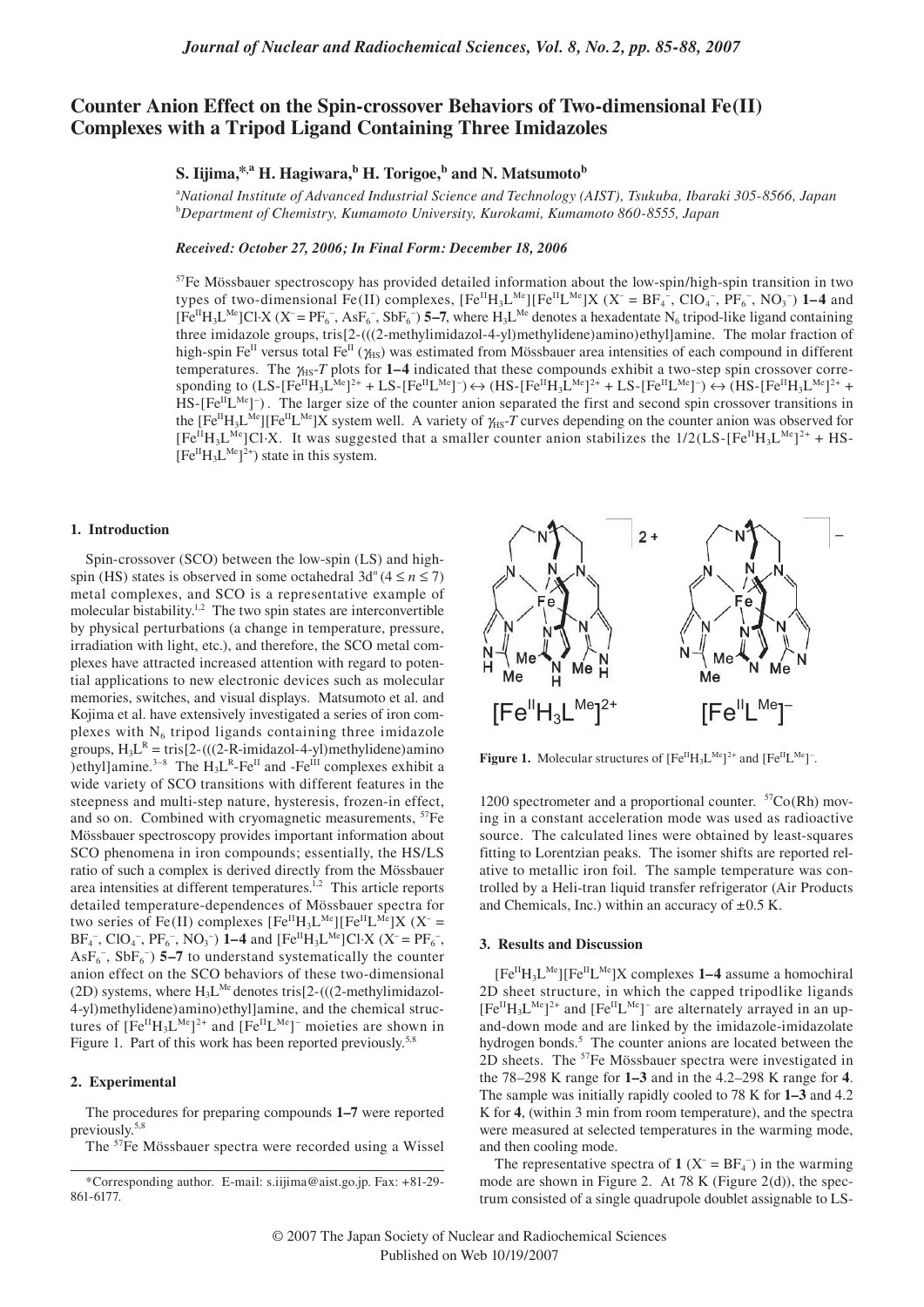

Figure 2. Selected <sup>57</sup>Fe Mössbauer spectra of  $[Fe^{II}H_3L^{Me}][Fe^{II}L^{Me}]BF_4$ (**1**) at (a) 298 K, (b) 200 K, (c) 160 K, and (d) 78 K in the warming mode.

**TABLE 1: Mösbauer parameters for [Fe<sup>II</sup>H<sub>3</sub>L<sup>Me</sup>][Fe<sup>II</sup>L<sup>Me</sup>] BF4 (1) in the warming mode**

|     |      |      |      | $T/K \delta^a / \text{mm} \cdot \text{s}^{-1} \Delta E_0 / \text{mm} \text{ s}^{-1} \Gamma^b / \text{mm} \text{ s}^{-1}$ Relative area / % |
|-----|------|------|------|--------------------------------------------------------------------------------------------------------------------------------------------|
| 298 | 0.98 | 1.60 | 0.31 | 100                                                                                                                                        |
| 275 | 1.01 | 1.63 | 0.31 | 100                                                                                                                                        |
| 250 | 1.02 | 1.66 | 0.31 | 93                                                                                                                                         |
|     | 0.47 | 0.20 | 0.25 | 7                                                                                                                                          |
| 220 | 1.02 | 1.74 | 0.29 | 82                                                                                                                                         |
|     | 0.46 | 0.20 | 0.25 | 18                                                                                                                                         |
| 200 | 1.06 | 1.76 | 0.27 | 63                                                                                                                                         |
|     | 0.45 | 0.20 | 0.25 | 37                                                                                                                                         |
| 180 | 1.05 | 1.81 | 0.26 | 46                                                                                                                                         |
|     | 0.44 | 0.21 | 0.26 | 54                                                                                                                                         |
| 170 | 1.07 | 1.81 | 0.26 | 42                                                                                                                                         |
|     | 0.45 | 0.21 | 0.28 | 58                                                                                                                                         |
| 160 | 1.07 | 1.84 | 0.28 | 38                                                                                                                                         |
|     | 0.45 | 0.21 | 0.26 | 62                                                                                                                                         |
| 140 | 1.06 | 1.87 | 0.26 | 17                                                                                                                                         |
|     | 0.47 | 0.20 | 0.26 | 83                                                                                                                                         |
| 120 | 1.02 | 2.16 | 0.29 | 5                                                                                                                                          |
|     | 0.47 | 0.20 | 0.28 | 95                                                                                                                                         |
| 100 | 0.48 | 0.21 | 0.26 | 100                                                                                                                                        |
| 78  | 0.48 | 0.21 | 0.28 | 100                                                                                                                                        |

*a* Isomer shift data are reported to iron foil.

*b* Full width at half-height.

Fe<sup>II</sup> (isomer shift  $\delta$  = 0.48 mm/s and quadrupole splitting  $\Delta E$ <sub>O</sub>  $= 0.21$  mm/s). Although two types of iron species,  $[Fe^{II}H_3L^{Me}]^2$ <sup>+</sup> and  $[Fe^{II}L^{Me}]^-$ , would be expected, the Mössbauer spectra did not distinguish them. A large extent of charge delocalization between  $[Fe^{II}H_3L^{Me}]^{2+}$  and  $[Fe^{II}L^{Me}]^{-}$  units probably arises from the extended imidazole-imidazolate hydrogen bond network, and it would yield the undistinguishable quadrupole doublets. The Mössbauer spectrum of **1** at 298 K exhibited a single doublet with large  $\delta$  (0.98 mm/s) and  $\Delta E_0$  (1.60 mm/s), which are characteristic of HS-Fe<sup>II</sup> (Figure 2(a)). Between 120



**Figure 3.** Temperature dependences of the molar fraction of HS versus total Fe<sup>II</sup>,  $\gamma_{\text{HS}}(\triangle)$ , and  $\gamma_{\text{M}}T(\triangle)$  for  $[Fe^{II}H_3L^{Me}][Fe^{II}L^{Me}]BF_4(1)$  in the warming mode. The  $\gamma_{\text{HS}}$  value was obtained by deconvolution analysis of the Mössbauer spectrum at each temperature;  $\chi_M$  = molar magnetic susceptibility.

and 250 K, both of the LS-Fe<sup>II</sup> and the HS-Fe<sup>II</sup> absorptions were observed in the spectra (Figures 2(b) and  $2(c)$ ). A deconvolution analysis of the spectrum at each temperature was carried out to determine the molar fraction of the HS-Fe<sup>II</sup> versus total Fe<sup>II</sup> ( $\gamma$ <sub>HS</sub>). The resulting Mössbauer parameters are summarized in Table 1. The  $\gamma_{\text{H}S}$  derived from Mössbauer area intensities are plotted against *T* in Figure 3, along with the magnetic susceptibility  $(\chi_M)$  data reported.<sup>5</sup> The temperature dependence of  $\gamma_{\text{HS}}$  was essentially in agreement with that of  $\chi_{\text{M}}$ *T* for 1. The  $\gamma_{\text{HS}}$ -*T* curve had a plateau region at ca. 160–180 K with the  $\gamma_{\text{H}S}$  value close to 0.5, indicating a two-step SCO process;  $(LS-[Fe^{II}H<sub>3</sub> L<sup>Me</sup>]<sup>2+</sup> + LS-[Fe^{II}L<sup>Me</sup>]<sup>-</sup>) \leftrightarrow (HS [Fe^{II}H<sub>3</sub>L<sup>Me</sup>]<sup>2+</sup> + LS-[Fe^{II}L<sup>Me</sup>]<sup>-</sup>) \leftrightarrow (HS-[Fe^{II}H<sub>3</sub>L<sup>Me</sup>]<sup>2+</sup> + HS [Fe^{II}L^{Me}]$ <sup>-</sup>). It is probable that the spin transition temperature  $(T_{1/2})$  of  $[Fe^{II}H_3L^{Me}]^{2+}$  is lower than that of  $[Fe^{II}L^{Me}]^{-}$ , because the deprotonated  $L^{Me}$  ligand would supply a stronger ligand field to Fe<sup>II</sup> compared to the neutral  $H_3L^{Me}$  ligand. From the  $\gamma_{\text{H}S}$ -*T* curve,  $T_{1/2}$  values were estimated to be ca. 150 K for  $[Fe^{II}H<sub>3</sub>L<sup>Me</sup>]<sup>2+</sup>$  and 210 K for  $[Fe^{II}L<sup>Me</sup>]$ <sup>-</sup>, the temperatures where  $\gamma_{\text{HS}} = 0.25$  and 0.75, respectively. The Mössbauer spectra of 1 in the warming mode and in the cooling mode were almost the same at each temperature.

The  $\gamma_{\text{Hs}}$  values of 2–4 derived from their Mössbauer spectra in the warming mode are plotted against *T* in Figure 4, together with the  $\gamma_{\text{Hs}}$  data of 1 for comparison. Compounds 2 (X<sup>-</sup> = ClO<sub>4</sub><sup>-</sup>) and **3** ( $X^-$  = PF<sub>6</sub><sup>-</sup>) gave  $\gamma_{HS}$ -T curves closely similar to that of **1**, showing a two-step SCO. However, the intervals of the  $T_{1/2}$  values for  $[Fe^{II}H_3L^{Me}]^{2+}$  and  $[Fe^{II}L^{Me}]^{-} (\Delta T_{1/2})$ , were different to each other;  $\Delta T_{1/2} \approx 60 \text{ K}$ , 70 K, 90 K for **1**, **2**, **3**, respectively. A clear plateau region is observable in the  $\gamma_{\text{H}S}$ -*T* curve of **3** between ca. 180–220 K, due to the large  $\Delta T_{1/2}$  value of this compound. The molecular volumes, *V*, of the counter anions were reported by using quantum chemical calculation as follows: 53.4 Å<sup>3</sup> for BF<sub>4</sub><sup>-</sup>, 54.4 Å<sup>3</sup> for ClO<sub>4</sub><sup>-</sup>, and 73.0 Å<sup>3</sup> for PF<sub>6</sub><sup>-8</sup> It is suggested that the  $\Delta T_{1/2}$  depends on the size of the counter anion. The  $\gamma_{\text{HS}}$ -*T* curve of **4** ( $X^-$  = NO<sub>3</sub><sup>-</sup>) showed a small hump below ca. 50 K, which is ascribable to frozen-in effect; such a hump was not observed in the  $\gamma_{\text{HS}}$ -*T* curve obtained by the cooling mode measurements (data not shown), while a somewhat large  $\gamma_{\text{HS}}$  (0.24–0.26) still remained at 4.2–50 K for 4.

The general crystal structure of  $[Fe^{II}H_3L^{Me}$  Cl·X complexes **5–7** consists of a 2D extended network constructed by NH···Cl– hydrogen bonds between Cl<sup>-</sup> and imidazole NH groups of three neighboring  $[Fe^{II}H_3L^{Me}]^{2+}$  ions.<sup>8</sup> The anion X occupies the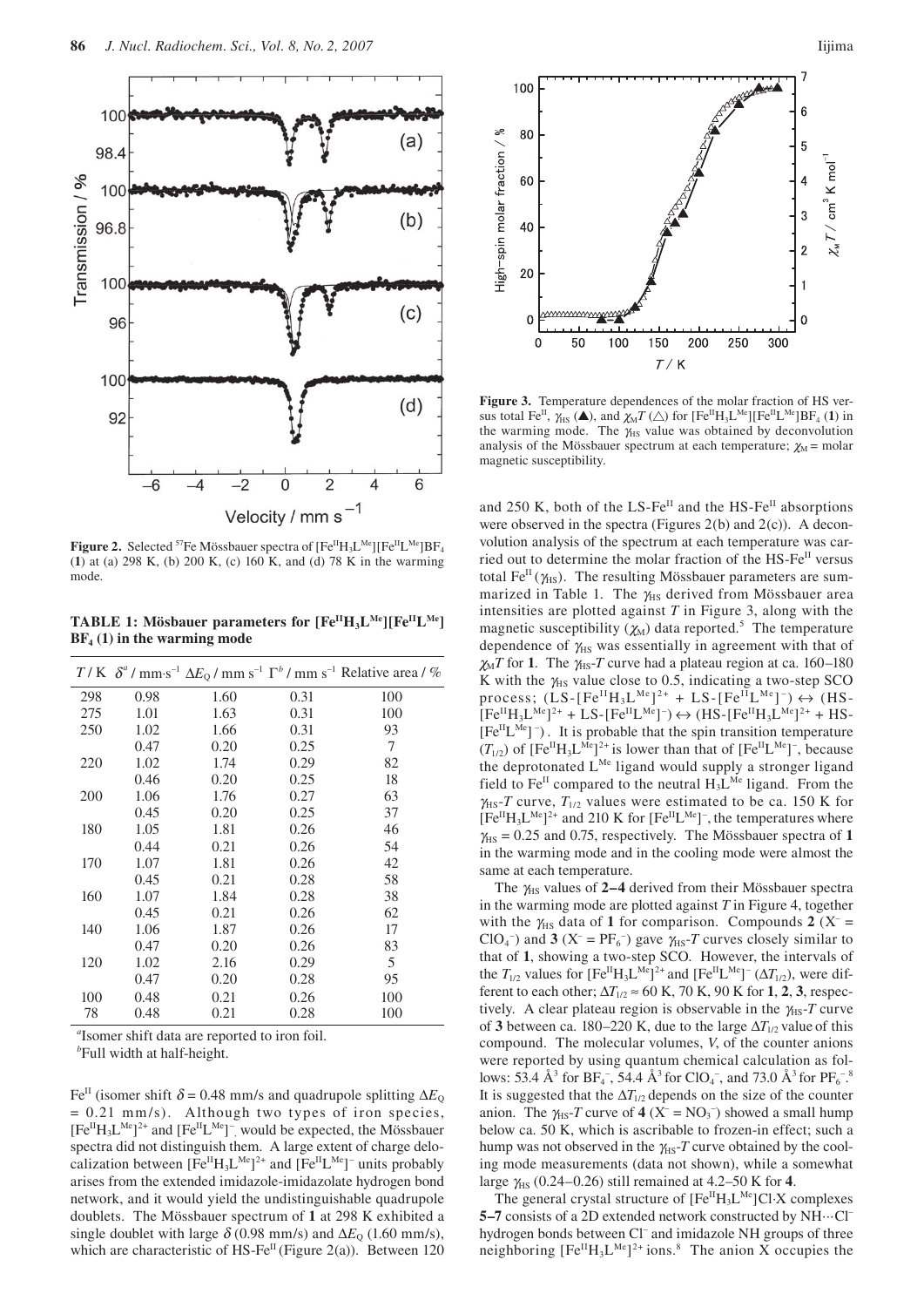

**Figure 4.** Molar fraction of HS versus total Fe<sup>II</sup>,  $\gamma_{\text{H}S}$ -*T*, for  $[Fe^{II}H_3L^{Me}][Fe^{II}L^{Me}]BF_4$  (1) ( $\bullet$ ),  $[Fe^{II}H_3L^{Me}][Fe^{II}L^{Me}]ClO_4$  (2) ( $\Box$ ),  $[Fe^{II}H<sub>3</sub>L<sup>Me</sup>][Fe^{II}L<sup>Me</sup>]PF<sub>6</sub>(3)$  (O), and  $[Fe^{II}H<sub>3</sub>L<sup>Me</sup>][Fe^{II}L<sup>Me</sup>]NO<sub>3</sub>(4)$  ( $\blacksquare$ ), obtained by deconvolution analysis of the Mössbauer spectra in the warming mode.



**Figure 5.** Selected <sup>57</sup>Fe Mössbauer spectra of  $[Fe^{II}H<sub>3</sub>L<sup>Me</sup>]Cl<sub>°</sub>PF<sub>6</sub>(5)$ at (a) 160 K, (b) 125 K, (c) 120 K, (d) 78 K, and (e) 4.2 K in the warming mode.



**Figure 6.** Molar fraction of HS versus total Fe<sup>II</sup>, γ<sub>HS</sub>-T, for  $[Fe^{II}H_3L^{Me}$ ]Cl·PF<sub>6</sub> (5) (O),  $[Fe^{II}H_3L^{Me}$ ]Cl·AsF<sub>6</sub> (6) ( $\triangle$ ), and  $[Fe^{II}H_3L^{Me}][Fe^{II}L^{Me}]SbF_6$  (7) ( $\square$ ) obtained by deconvolution analysis of the Mössbauer spectra in the warming mode.

space between the 2D sheets. The <sup>57</sup>Fe Mössbauer spectra of **5–7** were measured in the 4.2–298 K range in the warming mode after rapid cooling to 4.2 K, and then in the cooling mode. A variety of SCO behaviors depending on the counter anion was revealed in this 2D system.

Selected Mössbauer spectra of  $5 (X^- = PF_6^-)$  obtained in the warming mode are shown in Figure 5. Between 4.2 K and 110 K, both of LS-Fe<sup>II</sup> ( $\delta$  = 0.47 mm/s and  $\Delta E$ <sub>Q</sub> = 0.23 mm/s at 78 K) and HS-Fe<sup>II</sup> ( $\delta$  = 1.10 mm/s and  $\Delta E_{\rm Q}$  = 2.16 mm/s at 78 K) absorptions were observed in the area intensity ratio of about 1:1 (Figures 5(d) and 5(e)). On elevating the temperature above 120 K, the  $HS-Fe^{II}$  absorption increased at the expense of the LS-Fe<sup>II</sup> absorption (Figures 5(b) and 5(c)), and the LS-Fe<sup>II</sup> component disappeared at 160 K (Figure 5(a)). The  $\gamma_{\text{HS}}$ values derived from Mössbauer area intensities for **5** in the warming mode are plotted against *T* in Figure 6, along with the  $γ_{\text{H}s}$  data for 6 and 7 mentioned later. The  $γ_{\text{H}s}$ -T curve of 5 indicates that  $1/2(LS-[Fe^{II}H_3L^{Me}]^{2+} + HS-[Fe^{II}H_3L^{Me}]^{2+})$  state is stable for **5** in the lower temperature region. The Mössbauer spectra of **5** in the warming mode and in the cooling mode were nearly the same at each temperature.

The  $\gamma_{\text{H}S}$ -*T* curve of **6** (X<sup>-</sup> = AsF<sub>6</sub><sup>-</sup>) in the warming mode, shown in Figure 6, exhibited a plateau region at ca. 100–120 K with the  $\gamma_{\text{H}S}$  value close to 0.5, indicating a two-step SCO process; LS- $[Fe^{II}H_3L^{Me}]^{2+} \leftrightarrow 1/2(LS-[Fe^{II}H_3L^{Me}]^{2+} + HS$  $[Fe^{II}H<sub>3</sub>L<sup>Me</sup>]<sup>2+</sup>) \leftrightarrow HS-[Fe^{II}H<sub>3</sub>L<sup>Me</sup>]<sup>2+</sup>$ . The hump below 50 K in the  $\gamma_{\text{H}S}$ -*T* curve is ascribable to frozen-in effect, because the hump disappeared in the cooling mode measurements. On the other hand, compound **7** ( $X^-$  = SbF<sub>6</sub><sup>-</sup>) afforded a  $\gamma_{HS}$ -*T* curve corresponding to a one-step LS- $[Fe^{II}H_3L^{Me}]^{2+} \leftrightarrow HS$  $[Fe^{II}H<sub>3</sub>L<sup>Me</sup>]<sup>2+</sup>$  transition with  $T<sub>1/2</sub> = 130$  K, as shown in Figure 6. A small HS-Fe<sup>II</sup> absorption ( $\gamma_{\text{HS}} = 0.08 - 0.12$ ) was observed between 4.2 K and 78 K for **7** both in the warming and cooling modes. The above SCO behaviors of **5–7** suggests that the increase in the size of the counter anion in the series  $PF_6^-$ ,  $\text{AsF}_6^-$ , and  $\text{SbF}_6^-$  (*V* = 73.0 Å<sup>3</sup>, 78.5 Å<sup>3</sup>, and 88.7 Å<sup>3</sup>, respectively)<sup>8</sup> leads a decrease in the stabilization of  $1/2$ (LS- $[Fe^{II}H_3L^{Me}]^2$ <sup>+</sup> + HS- $[Fe^{II}H_3L^{Me}]^2$ <sup>+</sup>) state. There is the possibility that the optimum size of the counter anion to stabilize the intermediate spin transition states is around that of  $PF_6^-$ , commonly in these 2D systems  $[Fe^{II}H_3L^{Me}][Fe^{II}L^{Me}]X$  and  $[Fe^{II}H<sub>3</sub> L<sup>Me</sup>]Cl·X$ . For clarifying this point, it would be needed to investigate a further variety of  $[Fe^{II}H_3L^{Me}][Fe^{II}L^{Me}]X$  and  $[Fe^{II}H<sub>3</sub>L<sup>Me</sup>]Cl·X$  salts by the use of <sup>57</sup>Fe Mössbauer spectroscopy.